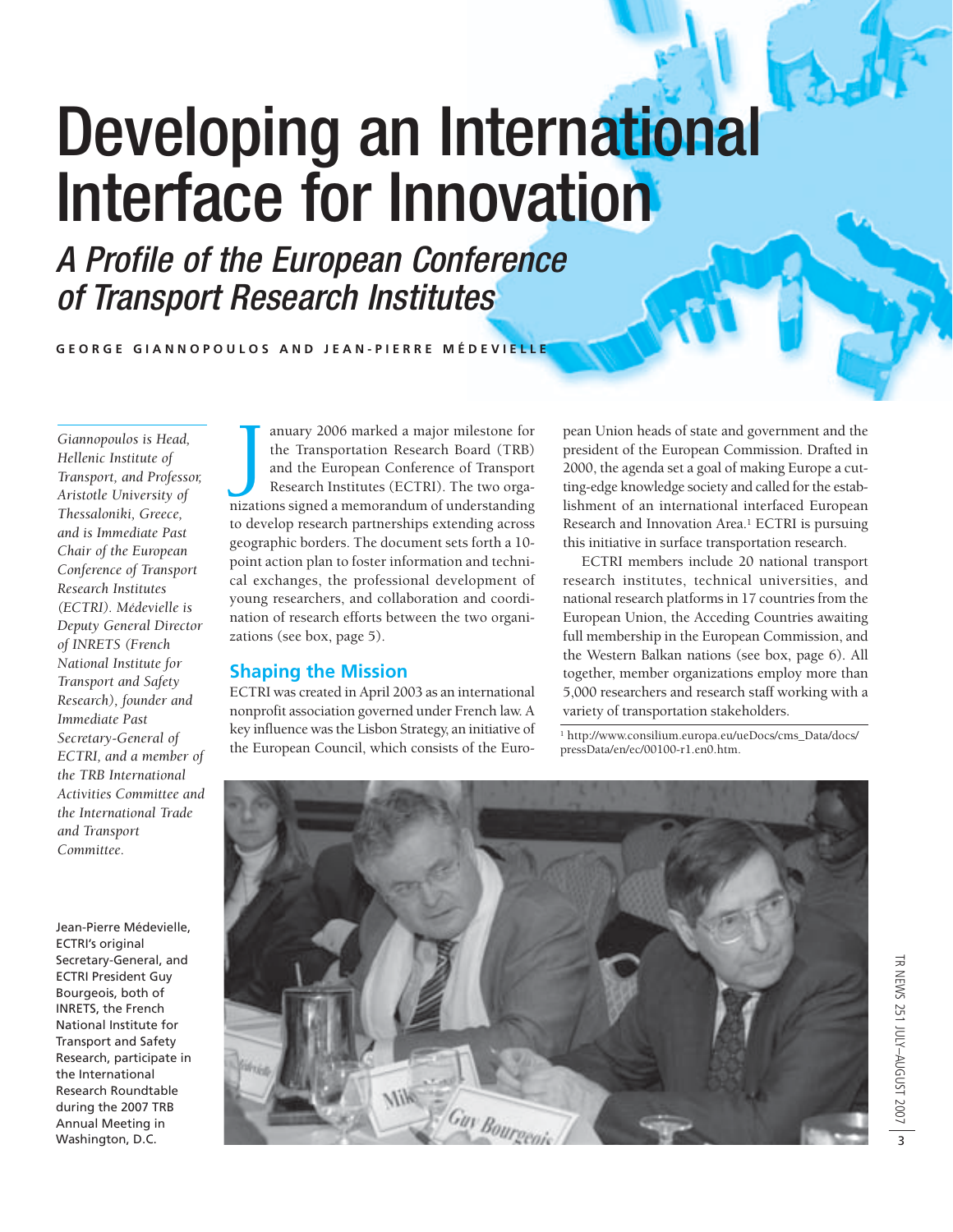ECTRI Working Group 4 meets to consider initiatives involving "soft research infrastructures"—such as libraries, databases, data sets, communication networks, and discussion forums—in the international exchange and transfer of knowledge on transport topics.



## **Pursuing the Mission**

ECTRI's mission is to

- Facilitate the integration of transport research activities within the European Union;

- Foster cooperation with international counterparts;

- Provide independent, science- and technologybased advice to European Union institutions or state members on policy issues, on request;

- Promote and coordinate the technology transfer of European transportation expertise; and

- Provide a platform of exchange for the establishment and development of additional research networks.

The mission is being carried out through six strategic efforts:

- Identifying common priorities and programs of work and fostering opportunities for researchers' professional development and mobility—that is, the opportunity to move between nations and institutions;

- Promoting high-quality, coordinated, and focused transportation research in Europe, through cooperation, networking, promotion, and support of excellence in transportation research;

- Offering independent advice on research to European funding agencies, the European Commission, member states, regional councils, and



A June 2006 workshop on research management issues, conducted by ECTRI's NET-TRACK program, which works to "network transport research resources, competencies, and knowledge within the new boundaries of the European Research Area," was attended by 22 organizational executives from 12 countries, in Budapest, Hungary.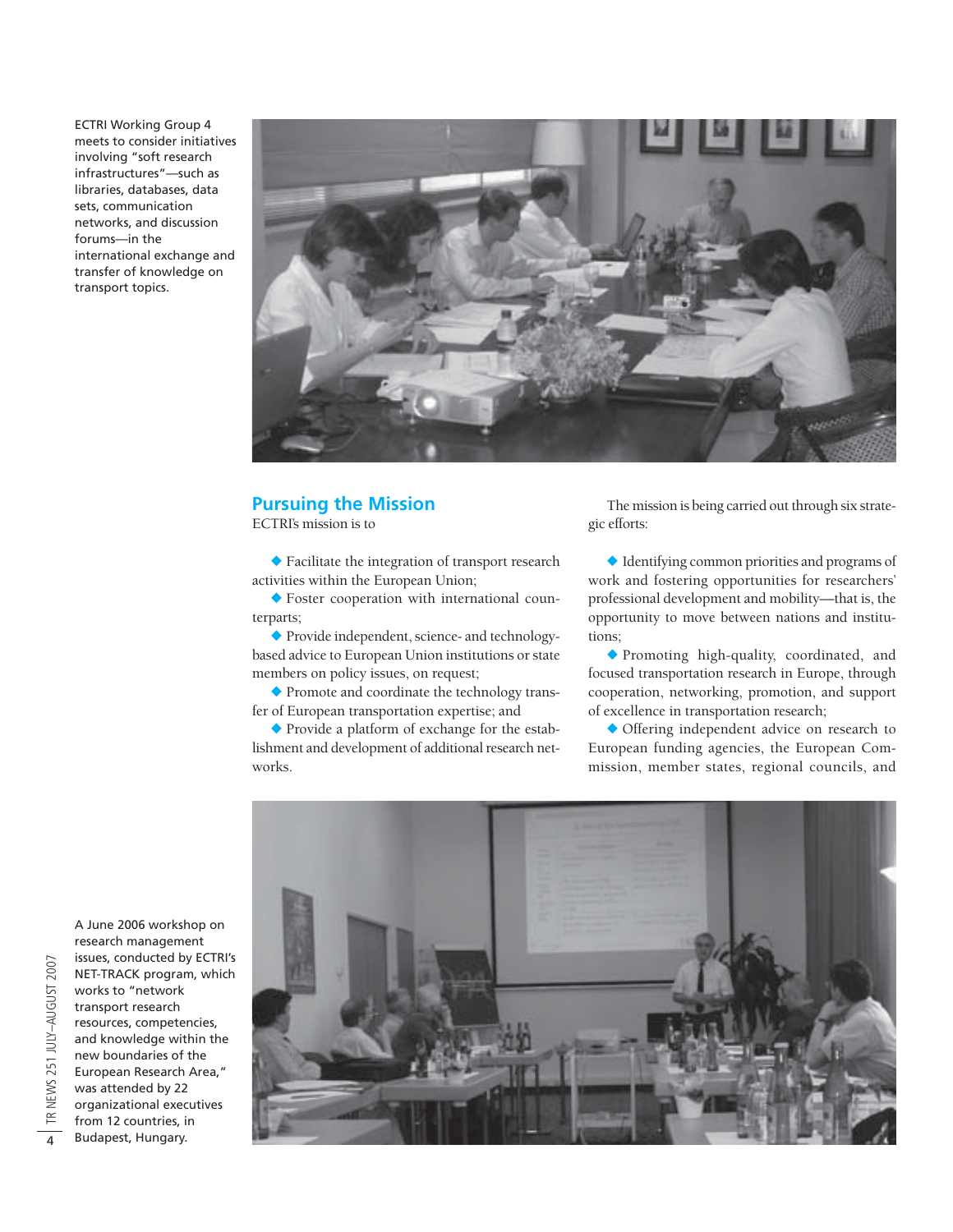# **Action Plan for Cooperation Between ECTRI and TRB**

1. Arrange a scanning tour of leading research institutes in Europe for U.S. research managers and a similar tour in the United States for European research managers.

2. Encourage participation by TRB-selected researchers in the Young Researchers Seminar organized by ECTRI, the Forum of European Road Safety Institutes, and the Forum of European Highway Research Laboratories.

3. Publish an informative article on ECTRI in *TR News* and an article on TRB activities in the ECTRI newsletter.

4. Encourage the active participation of ECTRI members in TRB committees.

5. Encourage the active participation of ECTRI in TRB Annual Meetings, through session presentations and an exhibit booth.

6. Regularly exchange information about

strategic documents in transport research and about key research events in the United States and Europe.

7. Strengthen U.S. participation in COST (European Cooperation in Scientific and Technological Research) projects through the exchange of information about COST activities.

8. Build up possibilities for cooperation between U.S. and European research bodies through the European Union Framework Programmes and the corresponding U.S. research programs—such as the National Science Foundation and the TRB Cooperative Research Programs.

9. Include a special session on Europe or a keynote speaker from Europe in TRB Annual Meeting programs.

10. Create a joint committee or working group on the topic of future transport research needs.



The 10-point memorandum of understanding between ECTRI and TRB is displayed by signers Giannopoulos (*center*), then President of ECTRI, and TRB Executive Director Robert E. Skinner, Jr., in January 2006. Médevielle (*left*), then Secretary-General of ECTRI, and Michael D. Meyer (*not pictured*), then Vice Chair of the TRB Executive Committee, played key roles in developing the historic agreement.

European and national official agencies—such as safety agencies; ECTRI has established and strives to maintain permanent links and liaisons with the three European Union Directorates General that have jurisdiction over transportation issues— Research, Transport and Energy, and Information Society and Media;

- Promoting and coordinating high-quality training opportunities and technology transfer throughout Europe in the field of transportation—especially for young researchers, but also to enable researchers to increase their professional mobility;

- Encouraging an open and free exchange of information, as well as the dissemination of research results, at the national and international levels through state-of-the-art reports and through organizing other appropriate events and activities; and

- Creating a cooperative research network in Europe, in coordination with the European Union, and with selected organizations in the United States, Japan, and other countries, such as Korea, China, India, and Australia.

### **Goals and Accomplishments**

Operating on a three-year cycle under a Joint Programme of Activities, ECTRI relies on the efforts of working groups, task forces, and nonexclusive research project groups. The groups address contentor process-oriented activities adapted to the Joint Programme and to any major development or breakthrough in surface transport research at the European or international level.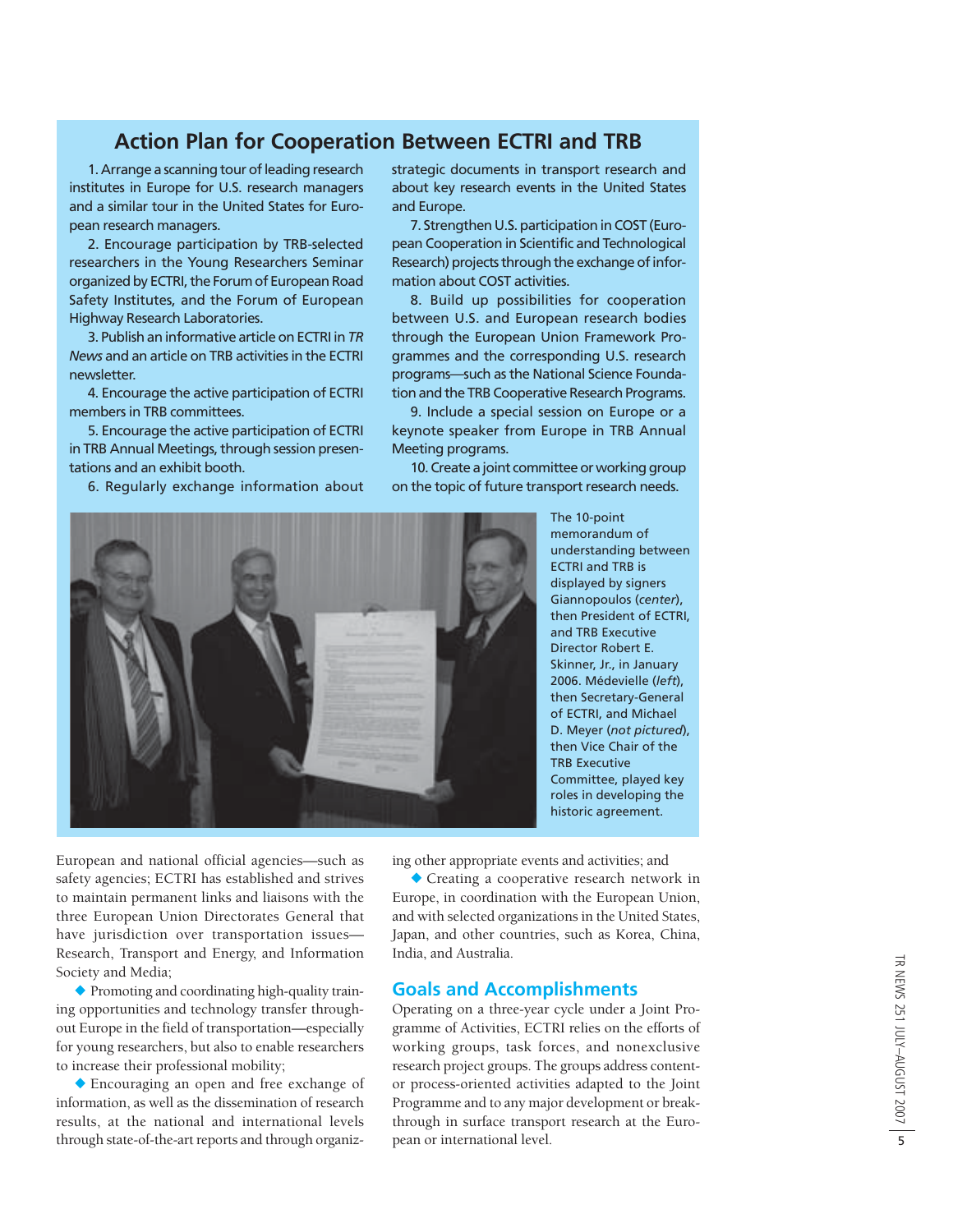

Médevielle and then-President of ECTRI, George Giannopoulos, Hellenic Institute of Transport, prepare to greet visitors at the organization's exhibit booth at the 2006 TRB Annual Meeting.

In cooperation with transportation stakeholders from academia, industry, public agencies, and other areas, ECTRI is developing a new electronic scientific journal for European transportation researchers, encompassing a multidisciplinary, interdisciplinary, and systematic approach to transportation science. The journal will be launched soon. Papers will receive a high-level peer review appropriate to a scientific journal such as the *Transportation Research Record: Journal of the Transportation Research Board.*

Among ECTRI's early accomplishments is the establishment and implementation of a Young Researchers Seminar every year and a half, in conjunction with two other transportation organizations—the Forum of European Road Safety Institutes and the Forum of European Highway Research Laboratories. The seminar already has provided a venue for approximately 50 young researchers to present their research and to build collegial relationships and exchanges.

## **Supporting Policy**

**ECTRI Members**

In addition, during the past three years, ECTRI has supported the European Union's policies and is working toward the creation of the European Research Area, which will engage in the following activities:

- Networking Europe's centers of excellence and creating virtual centers through new interactive communication tools;

- Developing a common approach to financing large-scale research activities—examining both the needs and the means—and building closer relations between the various organizations working to

AVV: Adviesdienst Verkeer en Vervoer (Transport Research Centre), Netherlands

CDV: Centrum Dopravního Výzkumu, Czech Republic

CEDEX: Centro de Estudios y Experimentación de Obras Publica, Spain

DLR: Deutsches Zentrum für Luft und Raumfahrt (German Aerospace Center), Germany

DTF: Danmarks TransportForskning (Danish Transport Research Institute)

FHG-FVV: Fraunhofer-Verbund Verkehr (Fraunhofer Transport and Traffic Alliance), Germany

HIT: Hellenic Institute of Transport, Greece INRETS: Institut National de Recherche sur les Transports et leur Sécurité, France

ITS: Instytut Transportu Samochodowego and CNTK: Centrum Naukowo-Techniczne Kolejnictwa, Poland

KTI: Közlekedéstudományi Intézet (Insitute for Transport Sciences), Hungary

POLITO: Politecnico di Torino, Department of

Hydraulics, Transports, and Civil Infrastructures, Italy

TNO: Netherlands Organisation for Applied Scientific Research

TØI: Transportøkonomisk Institutt, Norway

TRL: Transport Research Laboratory Limited, United Kingdom

TTEF: Transport and Traffic Engineering Faculty, University of Belgrade, Serbia and Montenegro

UPM: Universidad Politecnica de Madrid, Spain

VGTU-TMI: Vilniaus Gedimino Technikos Universitetas–Transporto Mokslo Institutas, Lithuania

VTI: Statens Väg-och Transportforskningsinstitut (Swedish National Road and Research Institute), Sweden

VTT: Valtion Teknillinen Tutkimuskeskus, Finland

VÚD: Výskumný Ústav Dopravný (Transport Research Institute), Slovak Republic